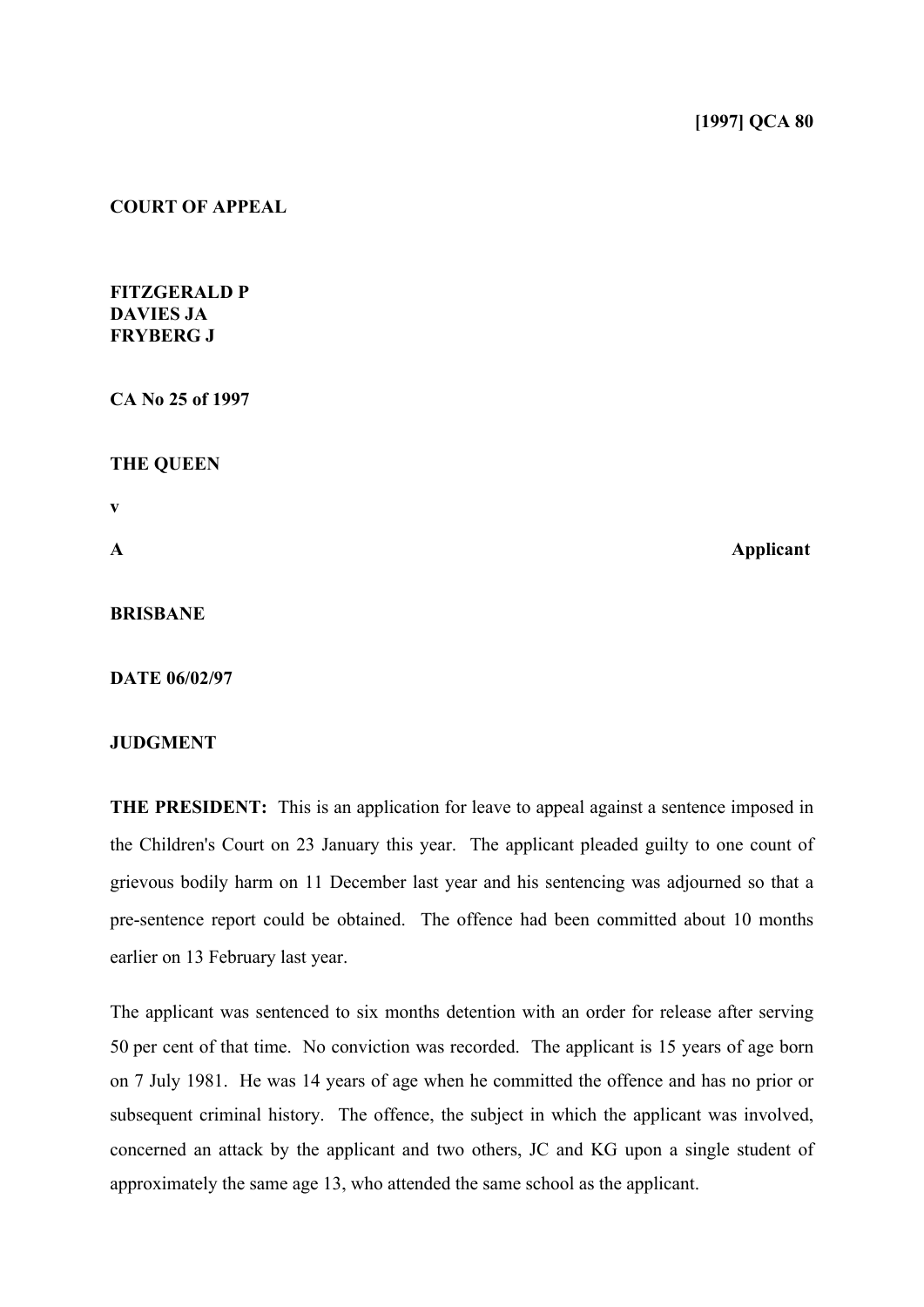I mention JC and KG in that way because that is the basis upon which this case has proceeded although it must be said that they have not been found guilty of any offence and that they are proceeding to trial in the District Court. The victim of the attack was walking in the school grounds when he was assaulted without warning. He fell over and was unable to see his attackers. According to the applicant's version of events which formed the factual basis of this sentence, he and the other two intended to assault a debtor of a friend. The debtor was unknown to them and a bystander erroneously identified their victim as the debtor.

The victim did not know any of those who assaulted him. On the version of the facts given by the applicant, JC pushed the victim and KG kicked and punched him. Towards the end of the incident the applicant "jumped in" and punched the victim once but did not kick him. It seems that the punch was to the head and was probably in the nature of a jab. The applicant retreated when the complainant victim called for help.

The applicant and his co-offenders on the basis upon which this Court is proceeding, were later identified by witnesses to the attack and after being approached by the Deputy Principal of the school which he and the victim attended, the applicant provided her with a handwritten statement in which he acknowledged his guilt. He subsequently confirmed what he said in the statement in an interview with the police.

Regrettably what might otherwise have been a comparatively minor although unacceptable incident had severe consequences for the victim who suffered a smashed kneecap and was hospitalised for two days. By July last year the victim had regained 75 per cent of the strength in his leg and might regain full use of his leg although it is possible perhaps likely that there will be a five per cent disability. The injury has had a detrimental impact on the victim's sporting prowess. He was a champion swimmer but his times have been drastically reduced and he now runs with a limp. Further it requires little imagination to accept that a 14 year old interested in sporting activity would be significantly disadvantaged psychologically by the consequences which the victim has sustained. The sentencing Judge described the assault as gratuitous and sudden and ferocious and he did not accept that the applicant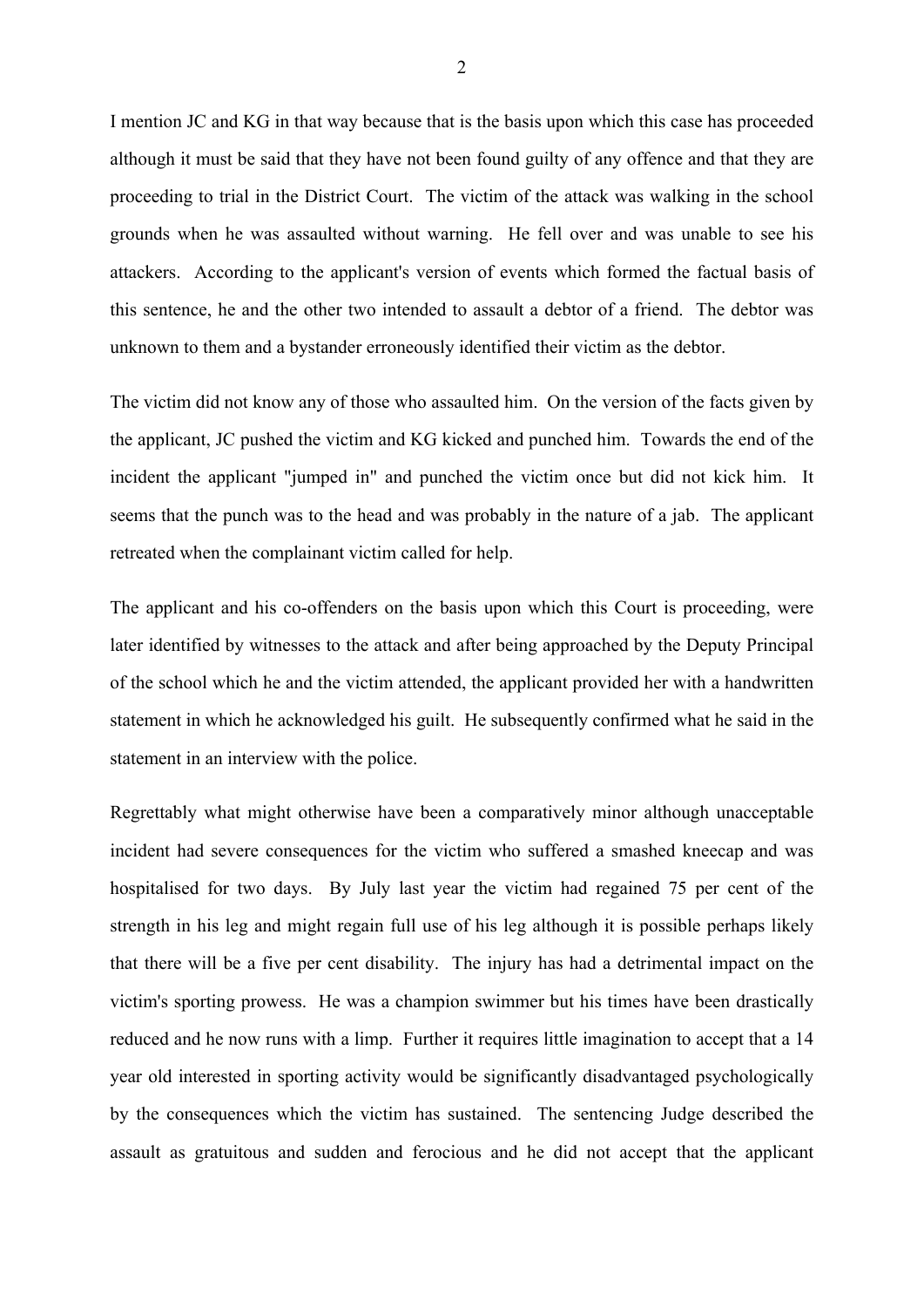disassociated himself in any meaningful way from the attack until it was over. He described the victim's life as seriously disrupted and referred to the need to set "proper standards", to quote him, against school assaults.

He also rejected a suggestion in the pre-sentence report that ethnic tensions at the school had some bearing on the attack. However, he described the pre-sentence report on the whole as favourable to the applicant, perhaps something of an understatement and referred to the applicant's youth, good family background and satisfactory school performance as mitigating circumstances. He also accepted that the applicant was remorseful and indeed there is significant evidence that the remorse was immediate, sincere and deep.

The respondent supports the sentence imposed. While it is conceded that the interests of a juvenile offender are a prominent consideration it was submitted that they are not the overwhelming consideration and cannot outweigh the community's interest in deterrents. Further there was a need to have regard to the consequences of the applicant's offence on his victim and it was submitted that the short period of detention ordered was within an appropriate sentencing range. However, that is not as has been said on numerous occasions the appropriate first question to be asked when the person to be sentenced is a juvenile.

The applicant has submitted that a non-custodial sentence in particular a community based order is appropriate and relies upon a number of matters, his youth, his lack of previous convictions, the fact that he was liable as a party only under section 8 of the code in the sense that he did not himself inflict the grievous bodily harm which is the subject of the charge; his early plea of guilty which was indicated at the committal hearing; his remorse to which reference has been made; the favourable pre-sentence report; his good home life and his history of previous and subsequent good behaviour.

In substance it was submitted that the sentencing Judge placed too much weight on deterrents and gave insufficient regard to the mitigating circumstances including the applicant's prospects of rehabilitation which will be diminished by his detention. It is necessary to say just a little more of the background of the offence in order to explain how a person, a young boy of good character and good behaviour became involved in such a cowardly attack.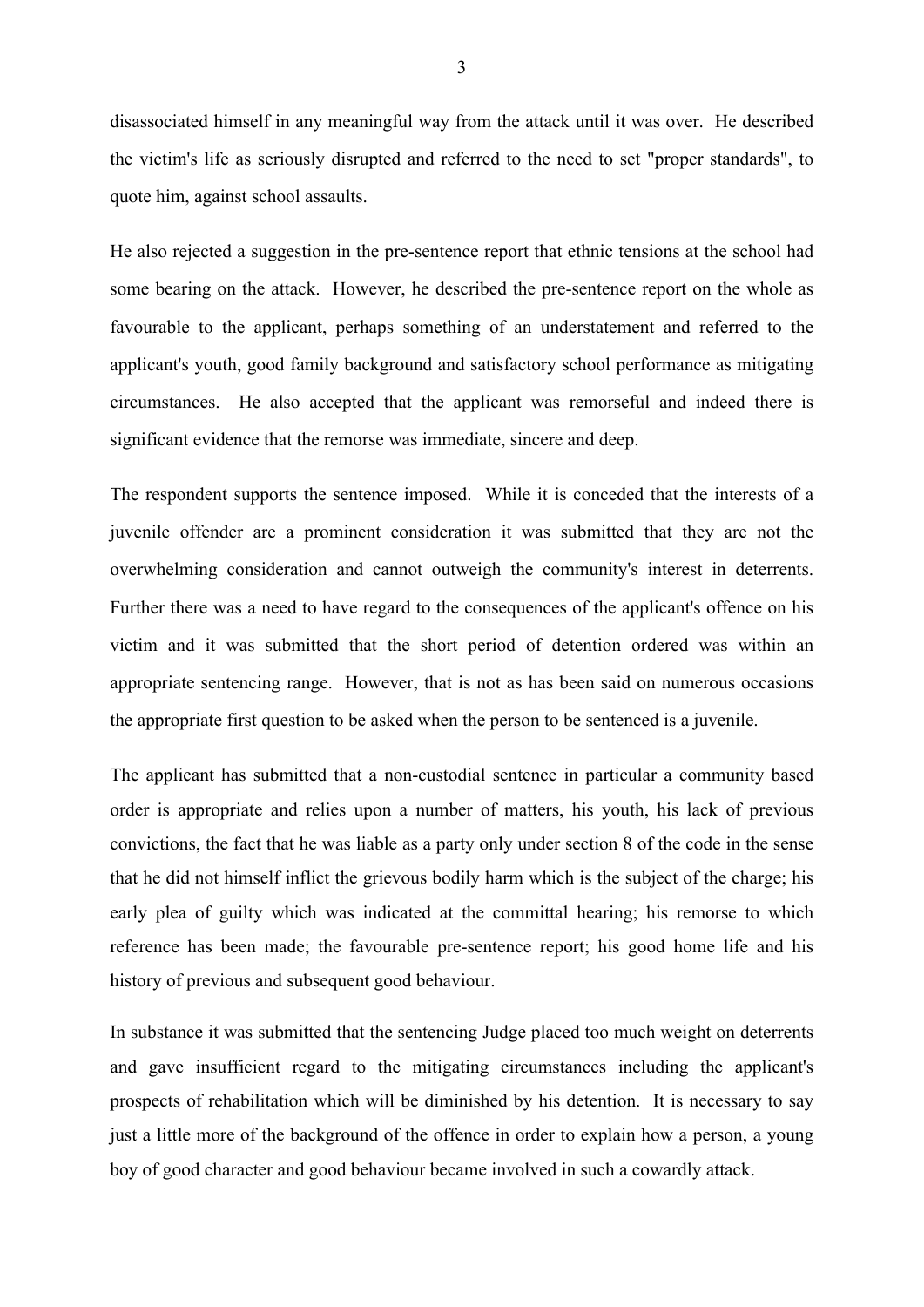In seems that earlier in the year the applicant had joined a group at his school apparently out of a need to be accepted and the group which was one of a number of groups at his school involved in racial or cultural rivalry had had an adverse influence on him. However there is nothing to indicate that the applicant had any foreknowledge of the type of assaults which his co-offenders intended and inflicted or that he had reason to anticipate the injuries which resulted.

Also in his favour he has offered to give evidence against his co-offenders at their trial. There are two final matters. One is that there are passages in the sentencing Judge's remarks and cases referred to by His Honour which seem to me to be at best of doubtful validity for present purposes. Secondly, there are the provisions of the *Juvenile Justice Act* 1992 and the attitude consistently adopted by this Court most recently in *P* Court of Appeal 477 of 1996 earlier this morning which emphasise the principle that a juvenile who has not previously offended is only to be sentenced to detention as a last resort.

In my opinion the circumstances of this case including in particular the consequence to the victim are not such that this boy should be detained because substantially for the reasons urged on this behalf. I would grant the application, allow the appeal, set aside the sentence imposed below and order instead that he perform 120 hours community service. I note in conclusion that this sentence is effectively in addition to a period of approximately two weeks which he has already spent in the Sir Leslie Wilson Detention Centre.

## **DAVIES JA:** I agree.

**FRYBERG J:** With one caveat I also agree in the order that is proposed and with the President's reasons. I would not see anything inappropriate in the reference by the learned trial Judge to *The Queen v. Amituanai* and the relevance of that case to consequences. Also I am particularly moved by the willingness of the applicant to give evidence which I think is a very substantial discounting factor to be taken into account.

**THE PRESIDENT:** I omitted to say that a conviction should not be recorded, a matter which was discussed in argument and a preliminary view had been indicated by the Bench and accepted by both parties, an approach easily understood since the Judge below had